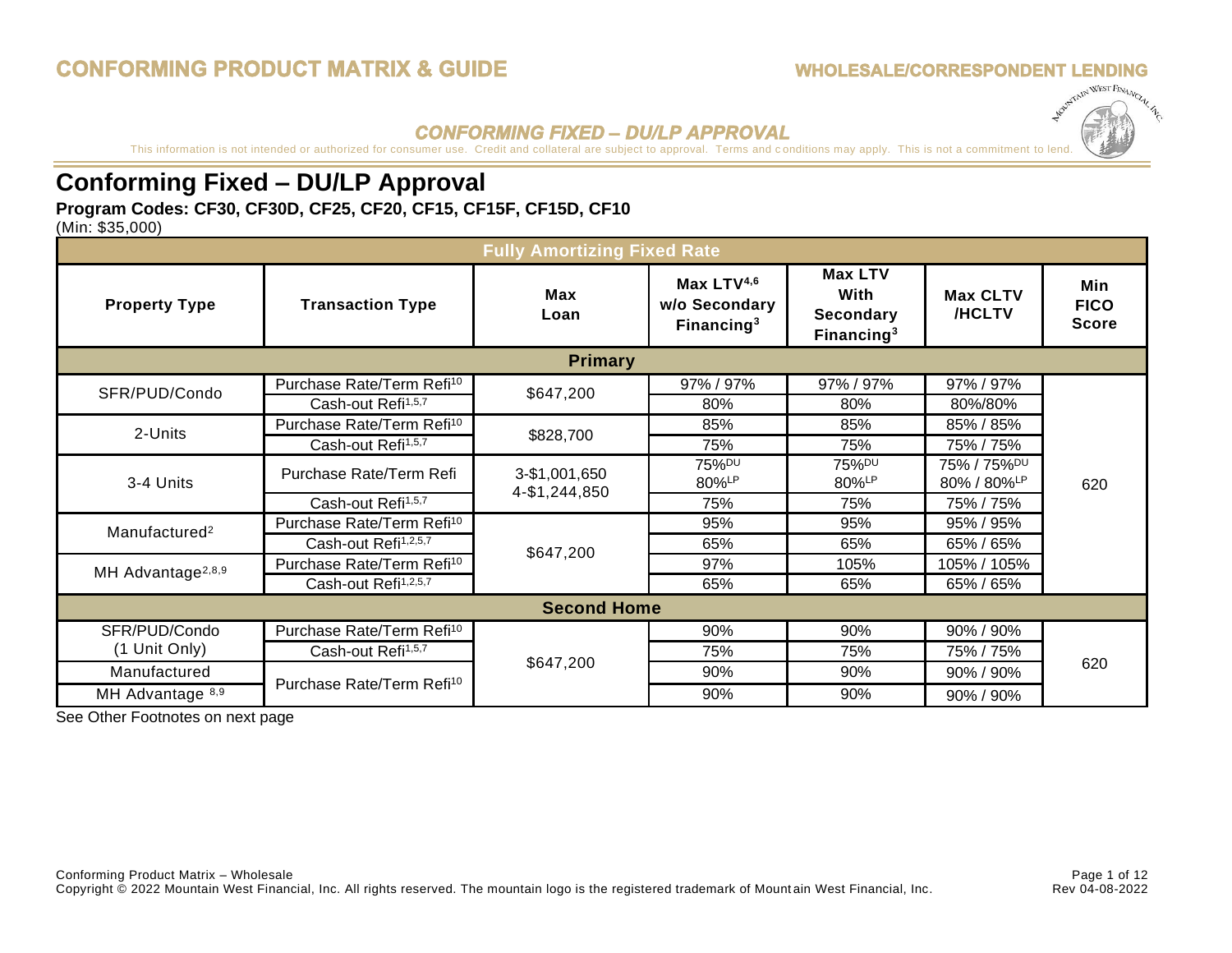## **CONFORMING PRODUCT MATRIX & GUIDE**

## **WHOLESALE/CORRESPONDENT LENDING**



## **CONFORMING FIXED - DU/LP APPROVAL (CONT'D)**

This information is not intended or authorized for consumer use. Credit and collateral are subject to approval. Terms and conditions may apply. This is not a commitment to le

## **Conforming Fixed – DU/LP Approval (cont'd)**

## **Program Codes: CF30, CF30D, CF25, CF20, CF15, CF15D, CF10**

(Min: \$35,000)

| <b>Fully Amortizing Fixed Rate</b> |                                |                                                                                        |                                                                       |                                                             |                                  |                          |
|------------------------------------|--------------------------------|----------------------------------------------------------------------------------------|-----------------------------------------------------------------------|-------------------------------------------------------------|----------------------------------|--------------------------|
| <b>Property Type</b>               | <b>Transaction Type</b>        | Max<br>Loan                                                                            | Max LTV <sup>4,6</sup><br>w/o<br><b>Secondary</b><br><b>Financing</b> | <b>Max LTV With</b><br><b>Secondary</b><br><b>Financing</b> | <b>Max CLTV</b><br><b>/HCLTV</b> | Min<br><b>FICO Score</b> |
|                                    |                                | <b>Investment</b>                                                                      |                                                                       |                                                             |                                  |                          |
| SFR/PUD/Condo<br>(1 Unit Only)     |                                | \$647,200                                                                              | 85%                                                                   | 85%                                                         | 85% / 85%                        |                          |
| 2-4 Units                          | Purchase                       | 2-\$828,700<br>3-\$1,001,650<br>4-\$1,244,850                                          | 75%                                                                   | 75%                                                         | 75% / 75%                        |                          |
| $1-4$ Units <sup>11</sup>          | Rate/Term Refi <sup>11</sup>   | Unit - \$647,200<br>2 Unit - \$828,700<br>3 Unit - \$1,001,650<br>4 Unit - \$1,244,850 | 75%11                                                                 | 75%11                                                       | 75% / 75% <sup>11</sup>          | 620                      |
| SFR/PUD/Condo<br>(1 Unit Only)     |                                | \$647,200                                                                              | 75%                                                                   | 75%                                                         | 75% / 75%                        |                          |
| 2-4 Units                          | Cash-out Refi <sup>1,5,7</sup> | 2-\$828,700<br>3-\$1,001,650<br>4-\$1,244,850                                          | 70%                                                                   | 70%                                                         | 70% / 70%                        |                          |

<sup>1</sup> Maximum Cash-out based on LTV and Max Loan Amount

<sup>2</sup> Only terms of 20 years of less, Fixed Rate available for cash out refinances on Manufactured Homes.

 $3$  LTVs > 80%: be sure to check MI overlays

<sup>4</sup> Purchase LTVs > 95%: at least 1 borrower must be 1st Time Home Buyer as indicated on the 1003, no Manual UW, no Manufactured Rate/Term LTVs > 95%: existing loan must be owned by FNMA (submitted through DU) or FHLMC (submitted through LPA)

<sup>5</sup> If the property purchased within the prior six months, borrower is ineligible for a cash-out transaction unless the loan meets the Delayed Financing Exceptions. Refer to the Delayed Financing Exceptions guides in the Conventional Underwriting Manual.

<sup>6</sup> Non Occupant Co-Borrower not allowed with LTVs > 95% on DU

Borrowers who own five to ten financed properties are subject to additional eligibility requirements. (see Multiple Financed Properties Section in UW Guides).

<sup>7</sup> Fannie Mae only. Cash Out Refinances with a DTI exceeding 45% must have at least six (6) months reserves. Cash out proceeds cannot be used for reserves

<sup>8</sup> Secondary Financing must be Community Second. Community Seconds must be on the MWF Approved List.

Conforming Product Matrix – Wholesale **Page 2 of 12** and the Page 2 of 12

Copyright © 2022 Mountain West Financial, Inc. All rights reserved. The mountain logo is the registered trademark of Mount ain West Financial, Inc. Rev 04-08-2022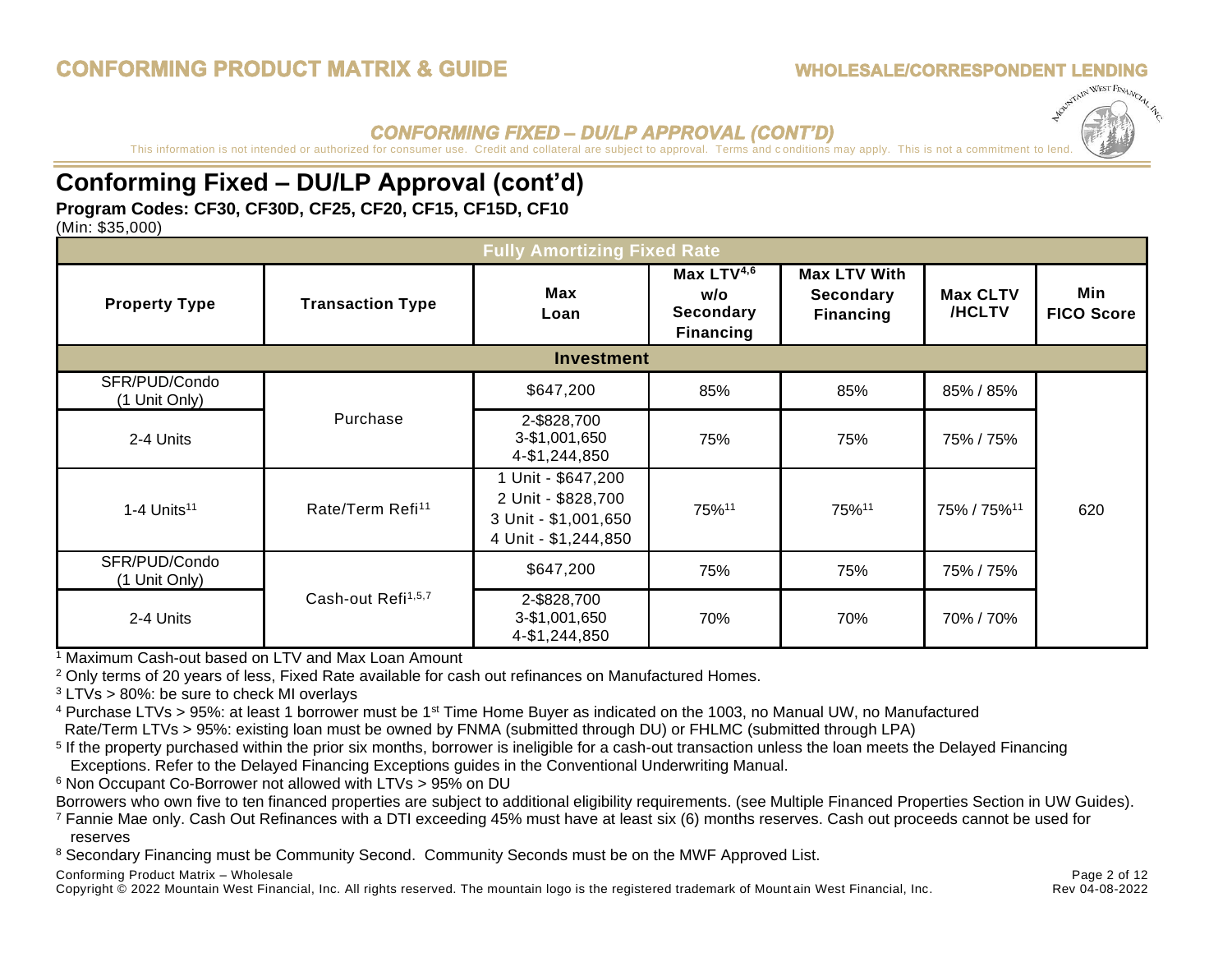## **CONFORMING PRODUCT MATRIX & GUIDE**

### **WHOLESALE/CORRESPONDENT LENDING**



**CONFORMING FIXED - DU/LP APPROVAL (CONT'D)**<br>This information is not intended or authorized for consumer use. Credit and collateral are subject to approval. Terms and conditions may apply. This is not a commitment to [lend.](http://mymwf.com/download.php?f=Logo-03.jpg&fc=Logo-03.jpg)

<sup>9</sup>To be eligible for MH Advantage financing, the home must have an MH Advantage sticker applied by the home's manufacturer pursuant to an agreement with Fannie Mae

<sup>10</sup> All Texas Refinances are limited to 80% LTV/CLTV

<sup>11</sup>Freddie Mac (LP): 1-unit Investment Rate/Term max 80% LTV/TLTV/HTLTV; 2- 4-unit Investment Rate/Term max 75% LTV/TLTV/HCLTV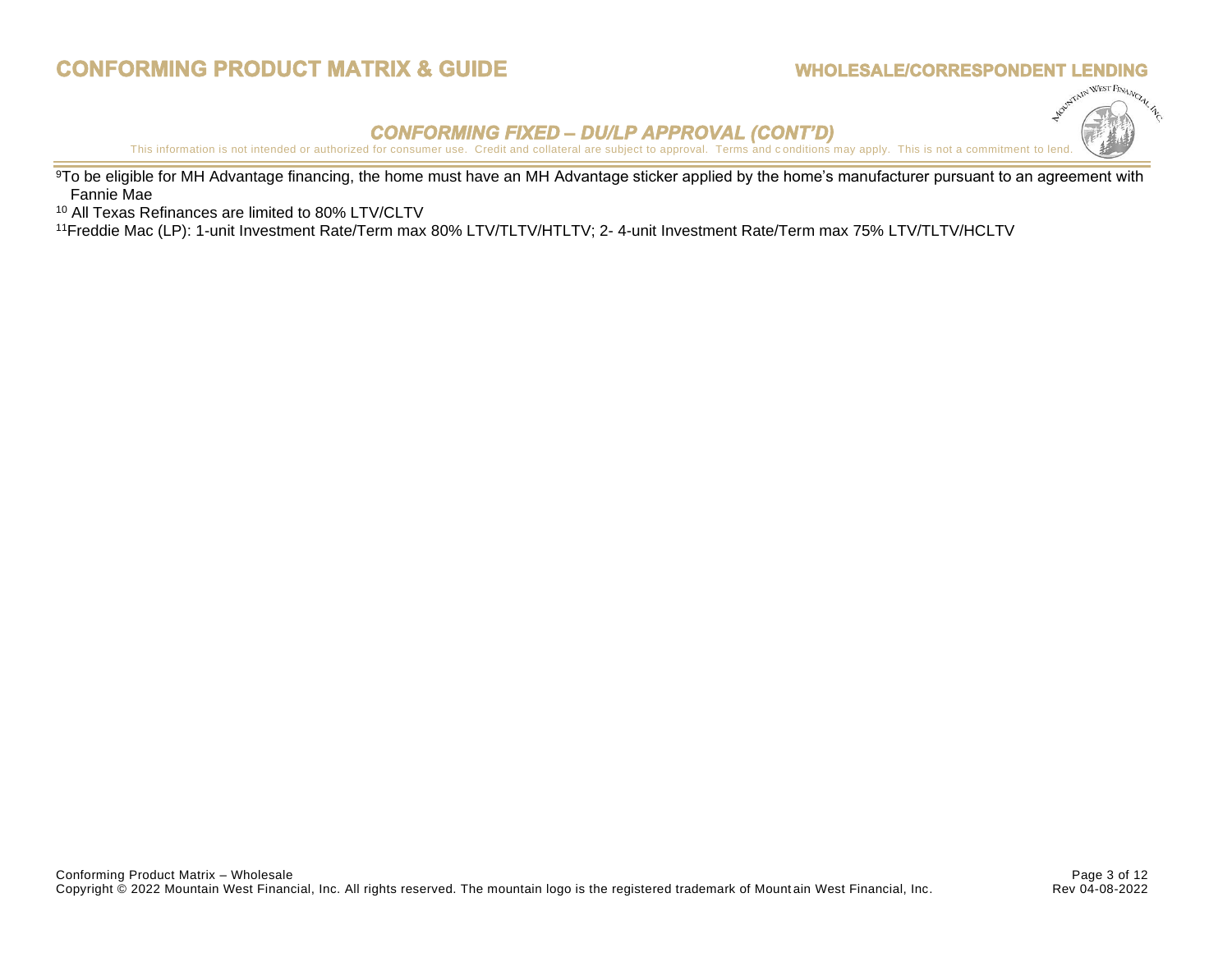### **WHOLESALE/CORRESPONDENT LENDING**



## **CONFORMING FIXED - DU MANUAL UNDERWRITING**

This information is not intended or authorized for consumer use. Credit and collateral are subject to approval. Terms and conditions may apply. This is not a commitment to [lend.](http://mymwf.com/download.php?f=Logo-03.jpg&fc=Logo-03.jpg)

## **Conforming Fixed – DU Manual Underwriting**

## **Program Codes: CF30, CF30D, CF15, CF15D**

(Min: \$35,000)

| <b>Fully Amortizing Fixed Rate</b> |                                                                                                                  |                                |                        |                                                |                                  |                                                  |                                         |
|------------------------------------|------------------------------------------------------------------------------------------------------------------|--------------------------------|------------------------|------------------------------------------------|----------------------------------|--------------------------------------------------|-----------------------------------------|
|                                    |                                                                                                                  |                                | Max DTI $\leq$ 36%     |                                                | Max DTI $\leq 45\%$              |                                                  |                                         |
| <b>Property Type</b>               | <b>Transaction</b><br><b>Type</b>                                                                                | Max<br>Loan                    | Max LTV/CLTV<br>/HCLTV | Min FICO Score for<br><b>LTV listed</b>        | Min<br>Months<br><b>Reserves</b> | <b>Min FICO Score for</b><br><b>LTV listed</b>   | Min<br><b>Months</b><br><b>Reserves</b> |
|                                    |                                                                                                                  |                                | <b>Primary</b>         |                                                |                                  |                                                  |                                         |
| SFR/PUD/Condo                      |                                                                                                                  |                                |                        | 680 for LTV > 75%<br>$640$ for LTV $\leq 75\%$ | $\Omega$                         | $720$ for LTV > 75%<br>680 for LTV $\leq$ 75%    | $\Omega$                                |
| 1 Unit                             |                                                                                                                  | \$647,200                      | 95%                    | 660 for LTV > 75%                              | 6                                | $700$ for LTV > 75%<br>$660$ for LTV $\leq 75\%$ | $6\overline{6}$                         |
| 2-Units                            | Purchase<br>Rate/Term<br>2-\$828,700<br>680 for LTV > 75%<br>Refi <sup>10</sup><br>85%<br>640 for LTV $\leq$ 75% |                                | 6                      | 700 for LTV > 75%                              | 6                                |                                                  |                                         |
|                                    |                                                                                                                  |                                |                        |                                                |                                  | $680$ for LTV $\leq 75\%$                        |                                         |
| 3-4 Units                          |                                                                                                                  | 3-\$1,001,650<br>4-\$,244,850  | 75%                    | $\geq 660$                                     | 6                                | $\geq 680$                                       |                                         |
| SFR/PUD/Condo                      |                                                                                                                  | \$647,200                      | 80%                    | 680 for LTV > 75%<br>660 for LTV ≤ 75%         | $\Omega$                         | $700$ for LTV $> 75%$                            | $\overline{\mathbf{2}}$                 |
| 1 Unit                             | Cash-out Refi <sup>1</sup>                                                                                       |                                |                        | 660 for LTV > 75%<br>640 for LTV ≤ 75%         | 6                                | $680$ for LTV $<$ 75%                            |                                         |
|                                    |                                                                                                                  | 2-\$828,700                    |                        |                                                |                                  | $\geq 700$                                       | 6                                       |
| 2-4 Units                          |                                                                                                                  | 33-\$1,001,650<br>4-\$,244,850 | 75%                    | $\geq 680$                                     | $6\overline{6}$                  | $\geq 680$                                       | 12                                      |

See [Manual Underwriting](#page-7-0) section for more details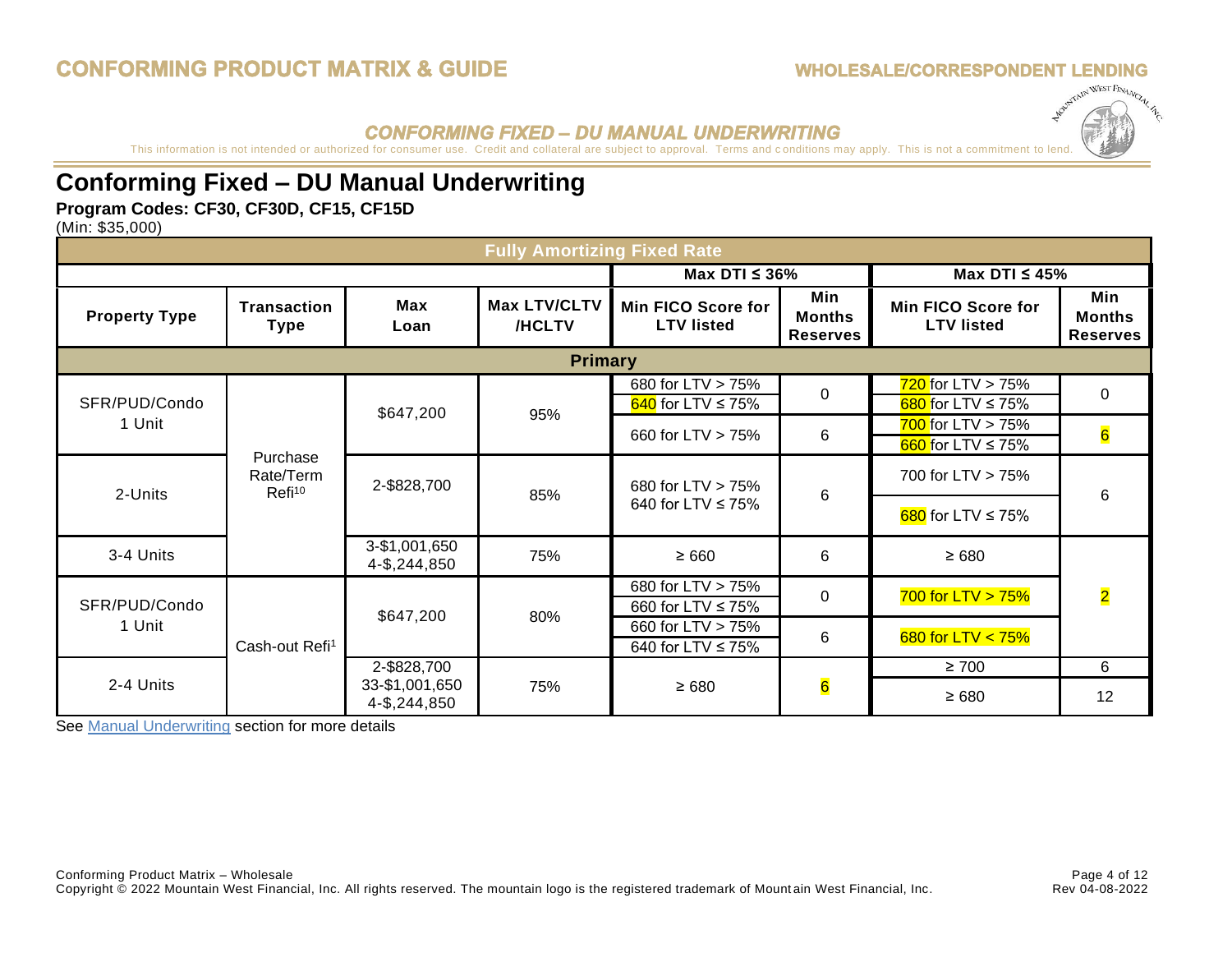$\sim$ 



### **CONFORMING FIXED AND ARMS**

|                                                                | <b>CONFORMING FIXED AND ARMS</b>                                                                                                                                                                                                                                                                                                                                  |  |  |  |
|----------------------------------------------------------------|-------------------------------------------------------------------------------------------------------------------------------------------------------------------------------------------------------------------------------------------------------------------------------------------------------------------------------------------------------------------|--|--|--|
| <b>PRODUCT ELIGIBILITY</b>                                     | Purchase<br>$\bullet$<br>Rate/Term Refinance<br><b>Cash-out Refinance</b><br>$\bullet$                                                                                                                                                                                                                                                                            |  |  |  |
| <b>TEXAS REFINANCE</b>                                         | All Texas Refinance transactions are limited to a maximum 80% LTV/CLTV                                                                                                                                                                                                                                                                                            |  |  |  |
| <b>FREDDIE MAC</b><br><b>RATE/TERM REFINANCE</b>               | <b>Freddie Mac ONLY</b><br>A rate/term (no cash out) refinance may be used to "pay down" any junior liens that are secured by<br>the subject property and were used in their entirety to acquire the subject property.<br>The process of a "no cash out" refinance mortgage may be used to pay related closing costs, which<br>include prepaid real estate taxes: |  |  |  |
|                                                                | Prepaid real estate taxes are an allowable closing cost that may be paid from the proceeds of<br>the refinance mortgage, AND<br>Real estate taxes that exceed the prepaid amount and are financed into the new mortgage are<br>subject to the maximum disbursement of cash out proceeds up to the greater of 1% of the new<br>refinance mortgage or \$2,000.00.   |  |  |  |
| <b>FANNIE MAE</b><br><b>RATE/TERM REFINANCE</b>                | A transaction is not eligible as a limited cash out refinance if the borrower completed a cash out<br>refinance transaction with a note date 30 days or less prior to the application date of a new<br>refinance secured by the same property.                                                                                                                    |  |  |  |
| <b>DU AND LPA</b><br><b>REFINANCES (ONLY)</b>                  | Documentation of assets for refinance transactions when the total funds to be verified are \$500 or<br>less is not required.                                                                                                                                                                                                                                      |  |  |  |
| <b>MAXIMUM OWNER</b><br><b>OCCUPIED</b><br><b>TRANSACTIONS</b> | MWF will allow for 2 owner occupied transactions in the past 12 months with one or more of the<br>following criteria:<br>Prior Owner Occupied transaction was a Rate/Term Refinance<br>Borrower is upsizing<br>$\bullet$<br>Relocating<br>$\bullet$<br>Prior Owner Occupied transaction - subject property is being sold. Any other criteria will need an         |  |  |  |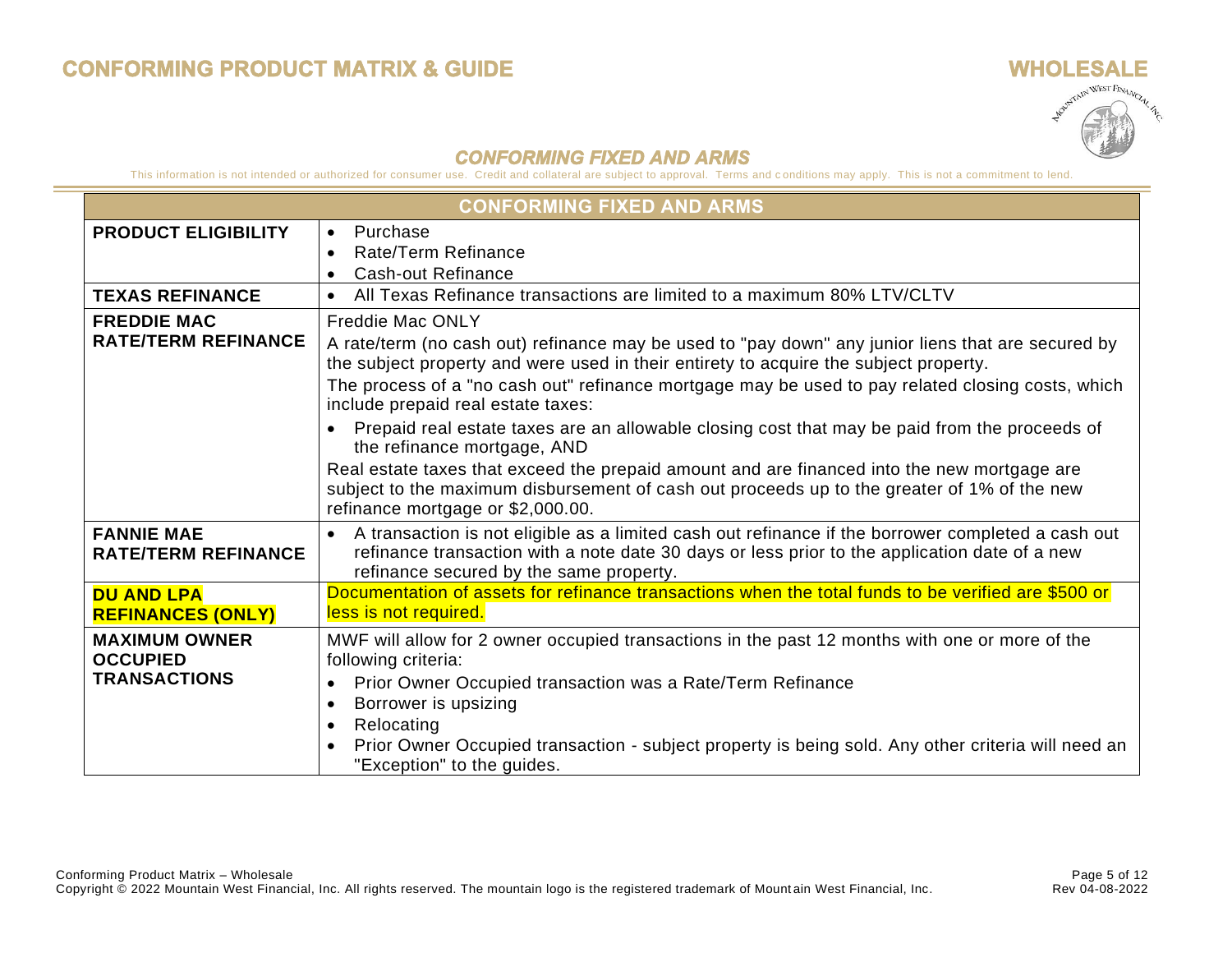# **WHOLESALE** Apoptrain WEST FINANCIAL AS

### **CONFORMING FIXED AND ARMS (CONT)**

|                                                | <b>CONFORMING FIXED AND ARMS (CONT)</b>                                                                                                                                                                                                                                                                                                                                                                                                                                                                                   |                                                                                                                                                                                                                                                                                           |  |  |  |
|------------------------------------------------|---------------------------------------------------------------------------------------------------------------------------------------------------------------------------------------------------------------------------------------------------------------------------------------------------------------------------------------------------------------------------------------------------------------------------------------------------------------------------------------------------------------------------|-------------------------------------------------------------------------------------------------------------------------------------------------------------------------------------------------------------------------------------------------------------------------------------------|--|--|--|
| <b>ELIGIBLE PROPERTY</b><br><b>TYPES</b>       | 1-4 Unit<br>$\bullet$<br><b>SFR</b><br><b>PUD</b><br>Condos<br>$\bullet$<br><b>Manufactured Home</b><br>$\bullet$                                                                                                                                                                                                                                                                                                                                                                                                         |                                                                                                                                                                                                                                                                                           |  |  |  |
| <b>GROUP HOMES FANNIE</b><br><b>MAE (ONLY)</b> | occupancy status will apply.<br>$\bullet$<br>not considered an ineligible property. All Freddie Mac occupancy guides apply.                                                                                                                                                                                                                                                                                                                                                                                               | If a property is used as a group home, and a natural person individual occupies the property as<br>a principal residence or as a second home, Fannie Mae's terms and conditions for such<br>FREDDIE MAC ONLY - A property being used as a group home for individuals with disabilities is |  |  |  |
| <b>INVESTMENT</b><br><b>PROPERTY</b>           | At least one borrower must have owned or currently own a property.<br>$\bullet$<br>First Time Homebuyers ineligible to purchase investment property and use rents for qualifying.<br>$\bullet$<br>Rental Income cannot be used for qualifying purposes unless the borrower(s) currently own a<br>$\bullet$<br>primary residence or have a primary housing expense.                                                                                                                                                        |                                                                                                                                                                                                                                                                                           |  |  |  |
| <b>ELIGIBLE STATES</b>                         | <b>Eligible State Matrix</b>                                                                                                                                                                                                                                                                                                                                                                                                                                                                                              |                                                                                                                                                                                                                                                                                           |  |  |  |
| <b>NON-OCCUPANT CO-</b><br><b>BORROWER</b>     | When allowed, the non-occupant co-borrower need not be a family member. There should be,<br>$\bullet$<br>however, an established relationship and motivation not including equity participation for profit.<br>MWF will follow DU/LP Findings regarding non-occupant co-borrowers but generally DU<br>$\bullet$<br>analyzes the risk factors in the loan case file without the benefit of the non-occupant co-<br>borrower's income or liabilities.<br>Non Occupant Co-Borrower not allowed with LTVs > 95%.<br>$\bullet$ |                                                                                                                                                                                                                                                                                           |  |  |  |
| DACA (DU ONLY)                                 | <b>DACA/ITIN Borrowers (No SSN)</b><br><b>DACA with SSN</b>                                                                                                                                                                                                                                                                                                                                                                                                                                                               |                                                                                                                                                                                                                                                                                           |  |  |  |
|                                                | <b>Owner-occupied Conventional Conforming</b><br>Max LTV/CLTV 80%.<br>$\bullet$<br>Must be registered and locked under the<br>CF30D program.<br>Subject to manual underwriting acceptable<br>non-traditional credit                                                                                                                                                                                                                                                                                                       | DACA Borrowers with both SSN and<br>appropriate borrower eligibility<br>documentation are eligible under standard<br>LTVs for conforming fixed rate loans                                                                                                                                 |  |  |  |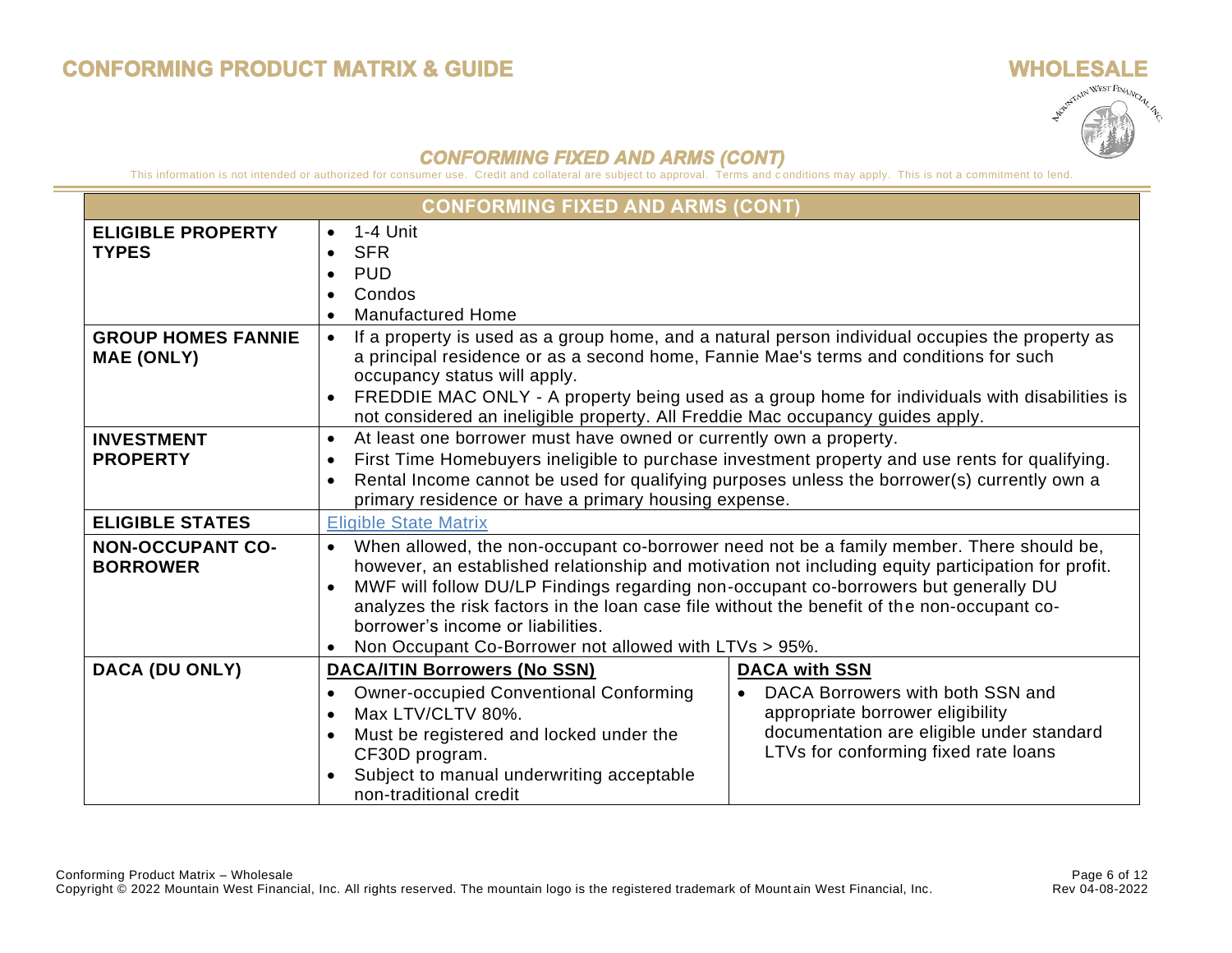

|                                                                                      | <b>CONFORMING FIXED AND ARMS (CONT)</b>                                                                                                                                                                                                                                                                                                                                                                                                                                                                                                                                                    |
|--------------------------------------------------------------------------------------|--------------------------------------------------------------------------------------------------------------------------------------------------------------------------------------------------------------------------------------------------------------------------------------------------------------------------------------------------------------------------------------------------------------------------------------------------------------------------------------------------------------------------------------------------------------------------------------------|
| <b>HOMEBUYER</b><br><b>EDUCATION</b>                                                 | Homeownership Education requires at least one borrower to complete the homebuyer education for the<br>following transactions:<br>If all borrowers on the loan are relying solely on non-traditional credit to qualify, regardless of<br>$\bullet$<br>the loan product or whether the borrowers are fist time homebuyers.<br>HomeReady purchase transaction when all occupying borrowers are first time homebuyers,<br>$\bullet$<br>regardless of the LTV ratio, or,<br>Purchase transaction with LTV/CLTV or HCLTV ratios greater than 95% when all borrowers are first<br>time homebuyers |
| <b>TEMPORARY</b><br><b>BUYDOWNS</b>                                                  | <b>Not Allowed</b>                                                                                                                                                                                                                                                                                                                                                                                                                                                                                                                                                                         |
| MCC'S                                                                                | Allowed                                                                                                                                                                                                                                                                                                                                                                                                                                                                                                                                                                                    |
| <b>INTEREST ONLY</b>                                                                 | <b>Not Allowed</b>                                                                                                                                                                                                                                                                                                                                                                                                                                                                                                                                                                         |
| <b>WITHHOLDS</b>                                                                     | Allowed, see UW Guideline for details                                                                                                                                                                                                                                                                                                                                                                                                                                                                                                                                                      |
| <b>CREDIT</b>                                                                        | Refer to matrix on 1 <sup>st</sup> page for minimum FICO requirements.<br>Non-Traditional - Not Allowed                                                                                                                                                                                                                                                                                                                                                                                                                                                                                    |
| <b>FORECLOSURE</b><br><b>BANKRUPTCY</b><br><b>SHORT SALE</b><br><b>DEED-IN-LIEU</b>  | See Waiting Period Section of the Conventional Underwriting Manual.                                                                                                                                                                                                                                                                                                                                                                                                                                                                                                                        |
| <b>RATIOS</b>                                                                        | Determined by AUS<br>$\bullet$<br>50% Maximum<br>Cash out refinances with DTI exceeding 45% must have at least six (6) months of reserves<br>$\bullet$                                                                                                                                                                                                                                                                                                                                                                                                                                     |
| <b>RESERVES</b>                                                                      | See Conventional Underwriting Manual for Reserve Requirements.                                                                                                                                                                                                                                                                                                                                                                                                                                                                                                                             |
| <b>ASSETS</b><br><b>DOCUMENTATION FOR</b><br><b>REFINANCE</b><br><b>TRANSACTIONS</b> | Most recent one month period of account activity (30 days) to document bank statements or investment<br>portfolio. Note: DU will be updated at a later time to reflect only one month requirement.                                                                                                                                                                                                                                                                                                                                                                                         |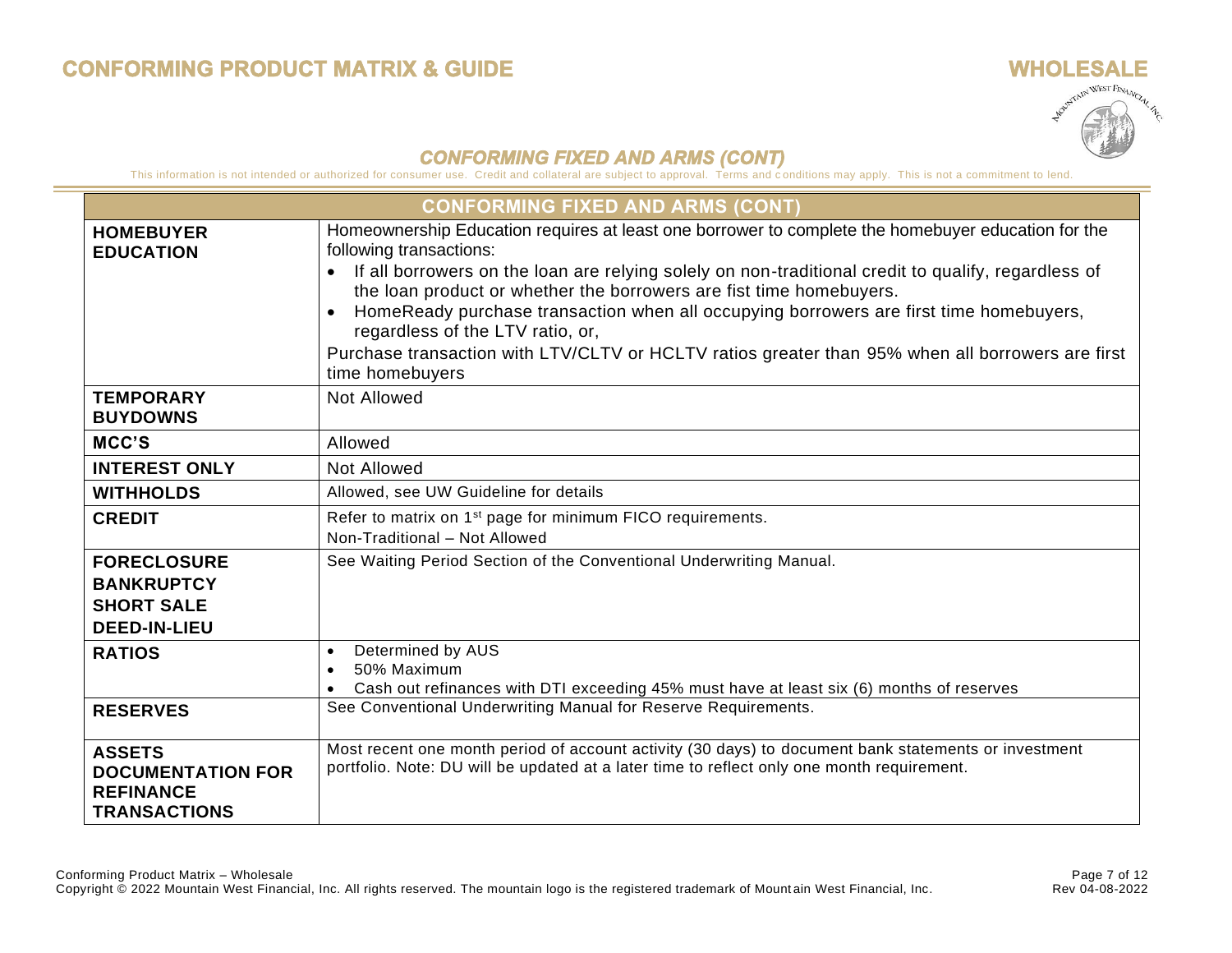$\sim$ 



<span id="page-7-0"></span>

|                                                             | <b>CONFORMING FIXED AND ARMS (CONT)</b>                                                                                                                                                                                                                                                                                                                                                                                                                                                                                                                                                                                                                                                                                                                                                                                                                                                                                      |                                                                                                                                                                                                                      |  |  |
|-------------------------------------------------------------|------------------------------------------------------------------------------------------------------------------------------------------------------------------------------------------------------------------------------------------------------------------------------------------------------------------------------------------------------------------------------------------------------------------------------------------------------------------------------------------------------------------------------------------------------------------------------------------------------------------------------------------------------------------------------------------------------------------------------------------------------------------------------------------------------------------------------------------------------------------------------------------------------------------------------|----------------------------------------------------------------------------------------------------------------------------------------------------------------------------------------------------------------------|--|--|
| <b>CRYPTOCURRENCY</b>                                       | Income paid to the Borrower in cryptocurrency may not be used to qualify for the mortgage.<br>$\bullet$<br>For income types that require evidence of sufficient remaining assets to establish likely continuance (e.g.,<br>$\bullet$<br>retirement account distributions, trust income and dividend and interest income, etc.), those assets may<br>not be in the form of cryptocurrency.<br>Cryptocurrency may not be included in the calculation of assets as a basis for repayment of obligations.<br>$\bullet$<br>Monthly payments on debts secured by cryptocurrency must be included in the Borrower's debt to income<br>ratio (DTI) and are not subject to guidelines regarding installment debts secured by financial assets.<br>Cryptocurrency must be exchanged for U.S. dollars if it will be needed for the mortgage transaction (i.e., any<br>funds required to be paid by the Borrower and Borrower reserves). |                                                                                                                                                                                                                      |  |  |
| <b>MANUAL</b><br><b>UNDERWRITING</b><br><b>REQUIREMENTS</b> | <b>Eligible Products</b><br>30 & 15 Year Fixed Only<br>DU only<br>$\bullet$<br>Cash Out Refinances with a DTI exceeding 45% must<br>have at least six (6) months reserves.<br>Cash out proceeds cannot be used for reserves                                                                                                                                                                                                                                                                                                                                                                                                                                                                                                                                                                                                                                                                                                  | <b>Special Feature Code</b><br>Special Feature Code 343 must be used.                                                                                                                                                |  |  |
|                                                             | <b>Eligible Scenarios</b><br>Erroneous Credit (substantially documented)<br>AUS not recognizing loan parameters<br>$\bullet$<br>Disputed tradelines                                                                                                                                                                                                                                                                                                                                                                                                                                                                                                                                                                                                                                                                                                                                                                          | DU Waivers are not allowed<br>Loan file must contain the following:<br>2 Month Assets<br>2 Years complete Income (W2s & Tax Returns for Self<br>Employed borrower)<br>PIW/AW Appraisal Waiver Not Allowed<br>VOM/VOR |  |  |
|                                                             | <b>Ineligible Scenarios</b><br><b>Manufactured Homes</b><br><b>Non-Traditional Credit Profiles</b><br>Authorized user accounts are not acceptable                                                                                                                                                                                                                                                                                                                                                                                                                                                                                                                                                                                                                                                                                                                                                                            | <b>Minimum Trade Line Requirements</b><br>Borrower must meet standard credit reference<br>quidelines. No thin credit or non-traditional credit<br>allowed.                                                           |  |  |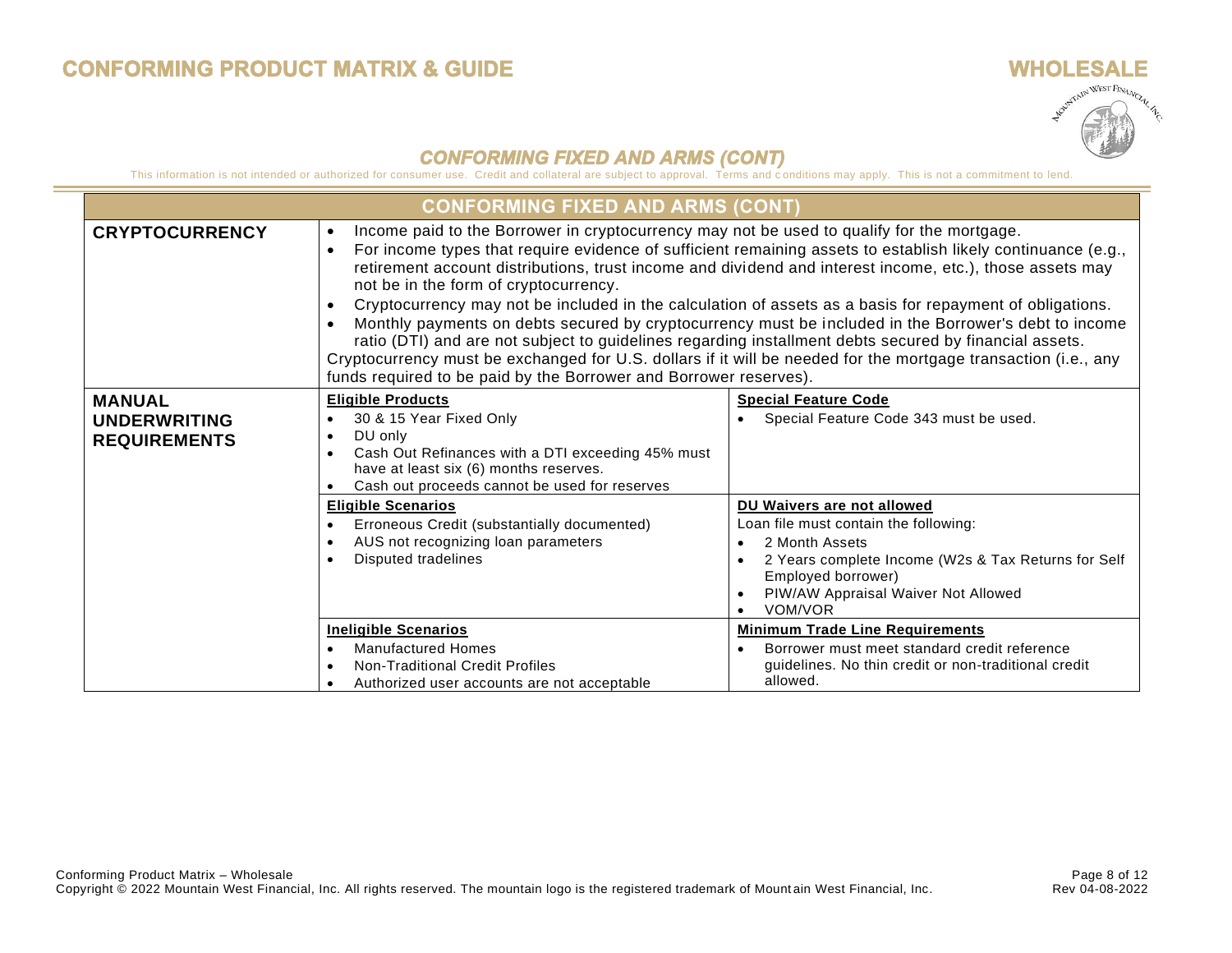## **WHOLESALE ULESALE** LAN

| <b>CONFORMING FIXED AND ARMS (CONT)</b> |                                                           |                                                                                  |                                                                                                                                                                                                                                                                                                     |    |                                              |  |
|-----------------------------------------|-----------------------------------------------------------|----------------------------------------------------------------------------------|-----------------------------------------------------------------------------------------------------------------------------------------------------------------------------------------------------------------------------------------------------------------------------------------------------|----|----------------------------------------------|--|
| <b>CONVERSION OF</b>                    |                                                           | Additional reserves (in addition to those required by DU or the Product Matrix): |                                                                                                                                                                                                                                                                                                     |    |                                              |  |
| <b>PRINCIPAL RESIDENCE</b>              | <b>Conversion to 2nd Home</b>                             |                                                                                  | <b>Conversion to Investment</b>                                                                                                                                                                                                                                                                     |    | <b>Pending Sale</b>                          |  |
|                                         | • 2 Months on Subject                                     |                                                                                  | • 2 Months on Subject                                                                                                                                                                                                                                                                               |    | • 2 Months on Subject                        |  |
|                                         | • 2 Months on current principal<br>residence              |                                                                                  | • 2 Months on current principal<br>residence                                                                                                                                                                                                                                                        |    | • 2 Months on current<br>principal residence |  |
|                                         | Both PITI payments in ratios                              |                                                                                  | 75% Gross Rental income can be<br>used.<br>- LP: - if only a lease agreement is<br>used to determine rental income,<br>borrower(s) must have a 2 year<br>history of managing rental<br>properties as evidenced by federal<br>tax returns and a fully executed<br>copy of the lease agreement, along |    | Both PITI payments in ratios                 |  |
| <b>GIFT FUNDS</b>                       | Are Allowed                                               | with receipt of security deposit).                                               |                                                                                                                                                                                                                                                                                                     |    |                                              |  |
|                                         | See Gift Section of the Conventional Underwriting Manual. |                                                                                  |                                                                                                                                                                                                                                                                                                     |    |                                              |  |
|                                         |                                                           |                                                                                  |                                                                                                                                                                                                                                                                                                     |    |                                              |  |
| <b>INTERESTED PARTY</b>                 | <b>Residency</b><br><u>LTV</u>                            |                                                                                  |                                                                                                                                                                                                                                                                                                     |    | <b>Maximum Contribution</b>                  |  |
| <b>CONTRIBUTIONS</b>                    | <b>Primary Residence &amp;</b>                            | $> 90\%$                                                                         |                                                                                                                                                                                                                                                                                                     | 3% |                                              |  |
|                                         | <b>Second Homes</b>                                       | $> 75 \le 90\%$                                                                  |                                                                                                                                                                                                                                                                                                     | 6% |                                              |  |
|                                         |                                                           | ≤ 75%                                                                            |                                                                                                                                                                                                                                                                                                     | 9% |                                              |  |
|                                         | Investment                                                | <b>ALL LTV</b>                                                                   |                                                                                                                                                                                                                                                                                                     | 2% |                                              |  |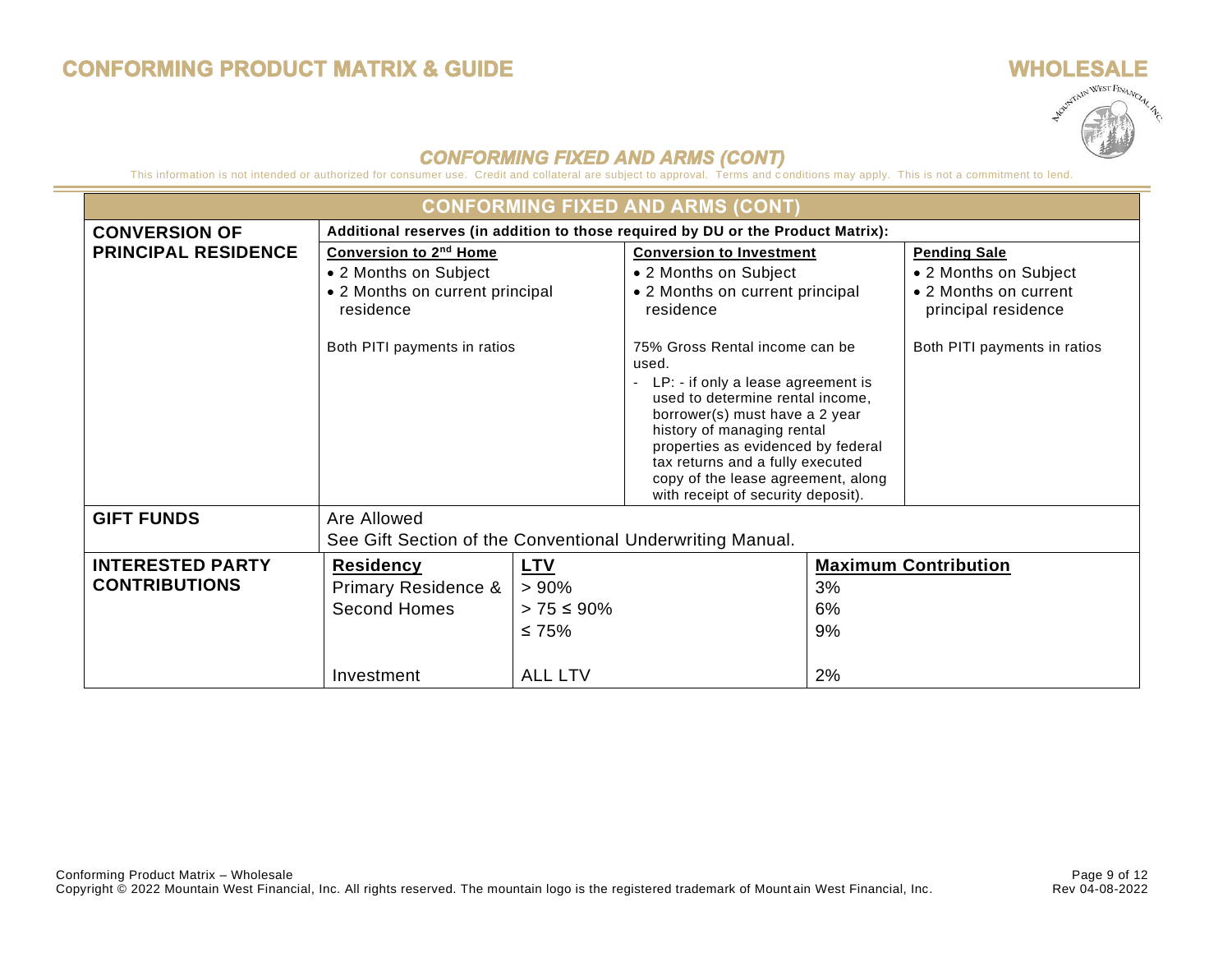

|                           |                                                                                                | <b>CONFORMING FIXED AND ARMS (CONT)</b>                                                    |                                                                                              |  |
|---------------------------|------------------------------------------------------------------------------------------------|--------------------------------------------------------------------------------------------|----------------------------------------------------------------------------------------------|--|
| <b>MORTGAGE INSURANCE</b> | Borrower Paid, Lender Paid and Split Premium MI are Available                                  |                                                                                            |                                                                                              |  |
|                           |                                                                                                | Required for all loans exceeding 80% LTV.                                                  |                                                                                              |  |
|                           |                                                                                                | If mortgage insurance is required, use the lesser of the sales price or appraised value to |                                                                                              |  |
|                           | determine the appropriate coverage.                                                            |                                                                                            |                                                                                              |  |
|                           |                                                                                                |                                                                                            | Split Premium MI features an upfront premium along with a monthly premium (similar to an FHA |  |
|                           |                                                                                                | loan). Up front premium may be paid utilizing Seller or Lender credit (or a combination).  |                                                                                              |  |
|                           |                                                                                                | Currently MWF does not offer Financed Split Premium Coverage.                              |                                                                                              |  |
|                           |                                                                                                | MWF only utilizes approved MI Companies and approved MI forms/endorsements.                |                                                                                              |  |
|                           | <b>LTV</b>                                                                                     | Coverage for ≤ 20 Years                                                                    | Coverage for > 20 Years                                                                      |  |
|                           | $80.01\% - 85.00\%$                                                                            | 6%                                                                                         | 12%                                                                                          |  |
|                           | 85.01% - 90.00%                                                                                | 12%                                                                                        | 25%                                                                                          |  |
|                           | $90.01\% - 95.00\%$                                                                            | 25%                                                                                        | 30%                                                                                          |  |
|                           | 95.01% - 97.00%                                                                                | <b>NA</b>                                                                                  | 35%                                                                                          |  |
| <b>DELEGATED MI</b>       | LTV less than or equal to 97%<br>$\bullet$                                                     |                                                                                            |                                                                                              |  |
|                           | Loan amounts less than or equal to \$647,200                                                   |                                                                                            |                                                                                              |  |
|                           | Blended Ratios not allowed {Bullet} 660 FICO score required                                    |                                                                                            |                                                                                              |  |
|                           | Unique Property Conditions (i.e. non permitted additions, accessory units, etc.) require       |                                                                                            |                                                                                              |  |
|                           | underwriter review of the appraisal which may result, at the discretion of the underwriter for |                                                                                            |                                                                                              |  |
|                           | direct submission to the MI company for approval.                                              |                                                                                            |                                                                                              |  |
| <b>ACCEPTABLE MI</b>      | Radian                                                                                         |                                                                                            |                                                                                              |  |
| <b>COMPANIES</b>          | <b>MGIC</b>                                                                                    |                                                                                            |                                                                                              |  |
|                           | Genworth                                                                                       |                                                                                            |                                                                                              |  |
|                           | <b>Essent</b>                                                                                  |                                                                                            |                                                                                              |  |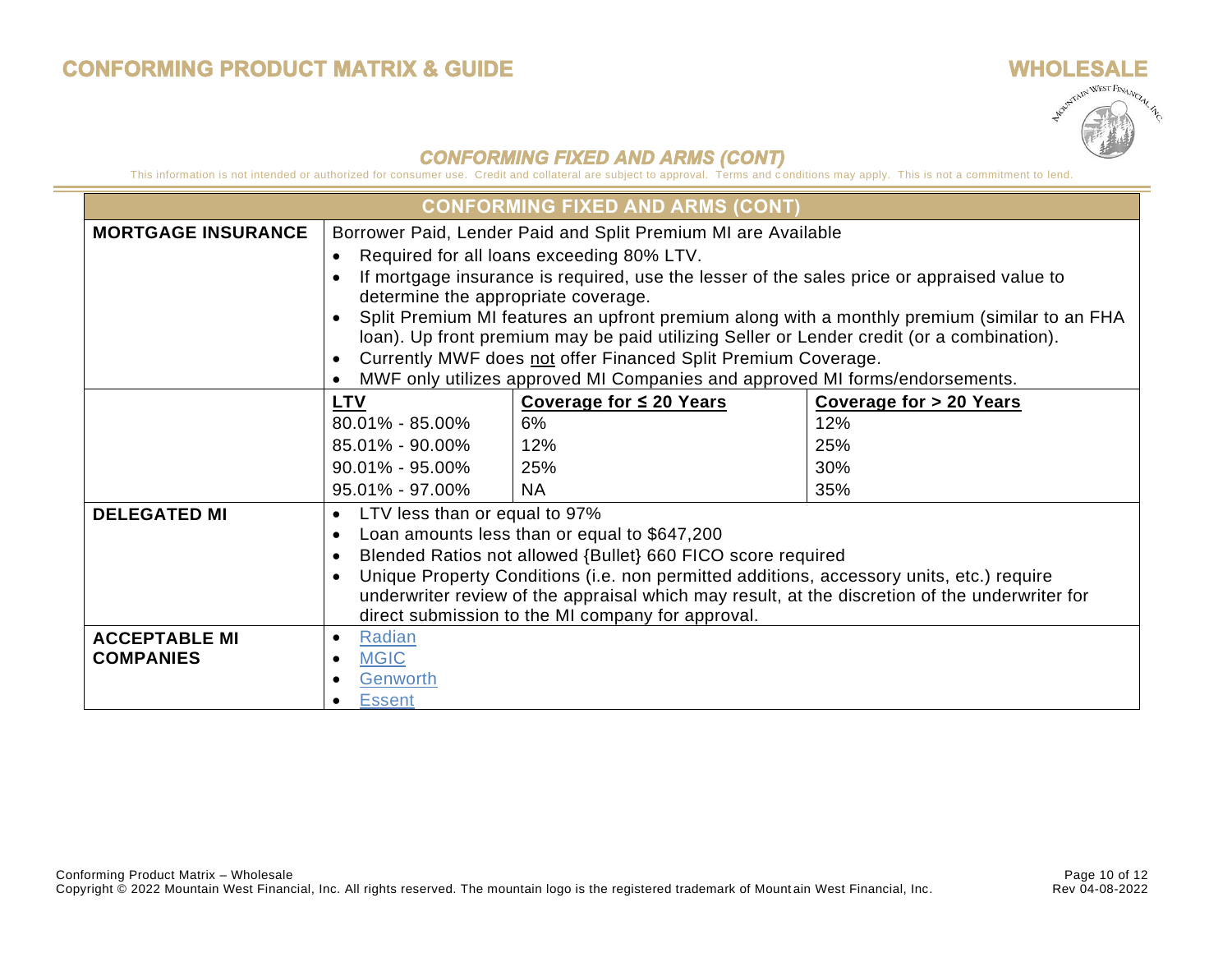

|                                                        | <b>CONFORMING FIXED AND ARMS (CONT)</b>                                                                                                                                                                                                                                                                                                                                                                                                                                                                                                                                           |  |  |  |
|--------------------------------------------------------|-----------------------------------------------------------------------------------------------------------------------------------------------------------------------------------------------------------------------------------------------------------------------------------------------------------------------------------------------------------------------------------------------------------------------------------------------------------------------------------------------------------------------------------------------------------------------------------|--|--|--|
| <b>MAXIMUM NUMBER OF</b><br><b>FINANCED PROPERTIES</b> | MWF limits the maximum number of MWF loans to one borrower to 6 loans or \$4 million.<br>Maximum loans to one borrower in a contiguous area (generally defined as within a two block<br>radius) to no more than 2 properties.                                                                                                                                                                                                                                                                                                                                                     |  |  |  |
| <b>5-10 FINANCED</b><br><b>PROPERTIES (DU ONLY)</b>    | The maximum number of financed properties the borrower can have is ten when financing a second<br>home or investment property. One to Six financed properties follow standard Fannie Mae eligibility.<br>720 FICO score required for 7-10 financed properties.                                                                                                                                                                                                                                                                                                                    |  |  |  |
|                                                        | Regardless of who is making the mortgage payment, the mortgaged property must still be included<br>in the borrower's multiple financed property count and the unpaid principal balance for the mortgage<br>must still be included in the calculation of reserves for multiple financed properties.                                                                                                                                                                                                                                                                                |  |  |  |
| <b>FINANCED PROPERTIES</b><br>(LPA ONLY)               | For second home and investment property mortgages (1 - 4 units) transactions, and the borrower<br>owns 1 - 6 (1 - 4 unit) financed properties, Freddie Mac conforming guidelines apply.<br>For second home and investment property mortgages (1 - 4 units) transactions, and the borrower<br>owns 7 - 10 (1 - 4 unit) financed properties, the following guides apply:<br>Must receive a Risk Class of Accept from LPA<br>Credit Score of 720<br>Reserves of 8 months of the monthly payment on each additional second home and/or 1 - 4<br>unit Investment property is required. |  |  |  |